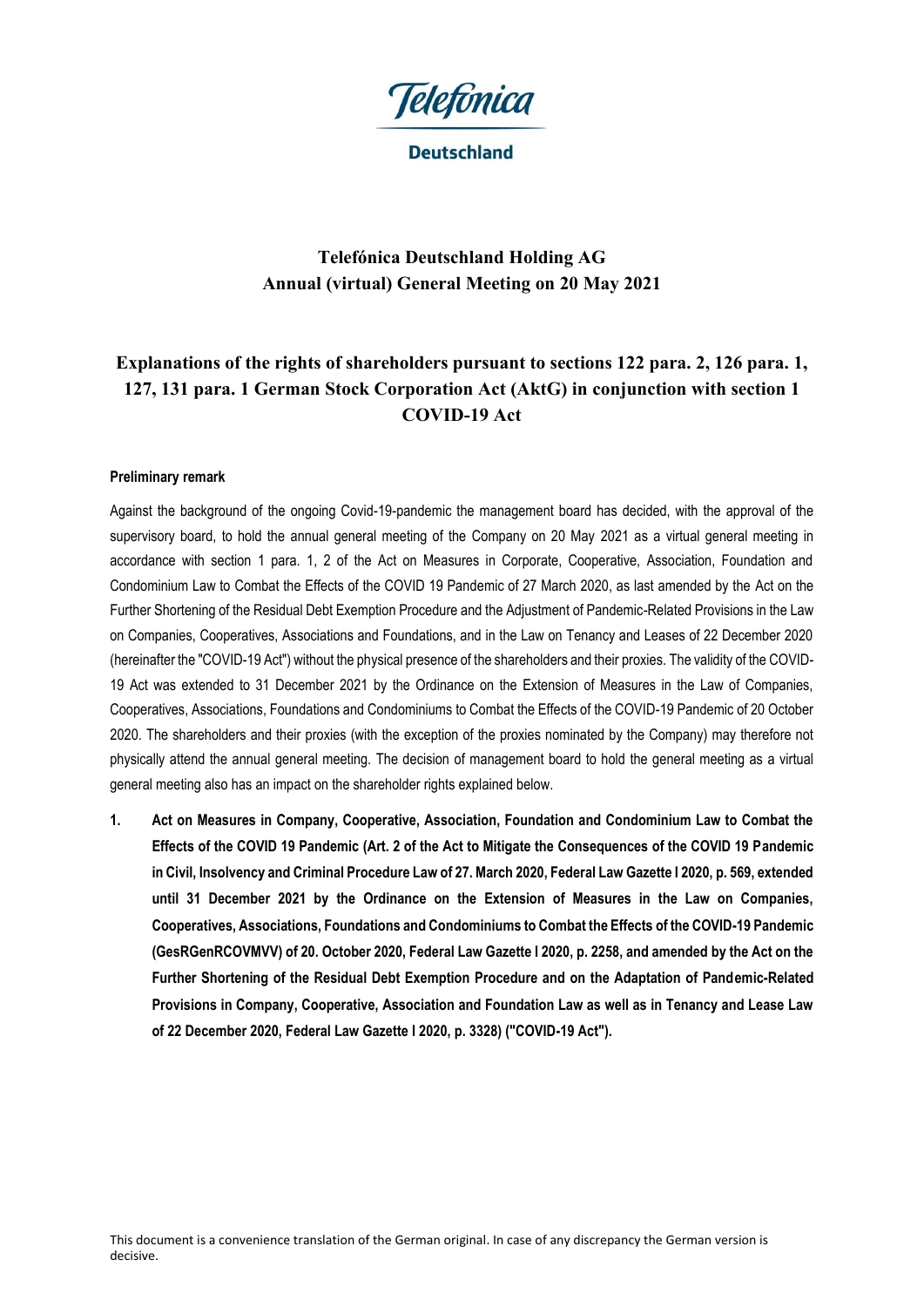#### *Article 2*

#### *Act on Measures in Corporate Law, the Law Governing Cooperatives, Associations, and Foundations, and Condominium Property Law to Combat the Effects of the COVID-19 Pandemic (excerpt)*

#### *Section 1*

*Stock Corporations; Limited Partnerships with Shares; European Companies (SEs); Mutual Insurance Companies (excerpt)*

- (1) Decisions regarding shareholder participation in the annual meeting of shareholders via electronic communications pursuant to section 118 para. 1 sentence 2 of the Stock Corporation Act (Aktiengesetz) (electronic participation), casting votes via electronic communications pursuant to section 118 para. 2 of the Stock Corporation Act (postal voting), supervisory board member participation by means of audio and video transmission pursuant to section 118 para. 3 sentence 2 of the Stock Corporation Act, and allowing audio and video transmission pursuant to section 118 para. 4 of the Stock Corporation Act can be made by the company's management board even where such authority has not been granted under the articles of association or rules of procedure.
- (2) The management board can decide that the annual meeting of shareholders is to be held as a virtual meeting without the physical presence of the shareholders or their authorized representatives, provided that
	- 1. the audio and visual transmission covers the entire general meeting,
	- 2. the shareholders are able to exercise their voting rights via electronic communications (postal voting or electronic participation) as well as by appointing proxies,
	- 3. the shareholders are granted a right to raise questions by way of electronic communication,
	- 4. waiving the requirement of personal appearance at the meeting, the shareholders exercising their voting rights in accordance with no. 2 are given the opportunity, section 245 no. 1 of the Stock Corporation Act notwithstanding, to object to a resolution to be decided on at the annual meeting of shareholders.

The management board is at liberty to decide after due consideration and at its discretion how it answers questions; it may also stipulate that questions submitted electronically shall be received no later than one day before the shareholders' meeting. Motions and nominations from shareholders that must be made available pursuant to section 126 or section 127 of the German Stock Corporation Act are considered submitted during the meeting if the shareholder who submits the motion or nomination has been properly legitimated and registered for the shareholders' meeting.

- (6) The management board's decisions as set out in (1) through (5) require the approval of the supervisory board. Section 108 para. 4 of the Stock Corporation Act notwithstanding and irrespective of the provisions in the articles of association or rules of procedure, the supervisory board can vote on resolutions of approval in writing, by telephone, or other comparable form without its members being required to be physically present.
- (7) Additionally, the provision set out in section 243 para. 3 no. 1 of the Stock Corporation Act notwithstanding, a legal action to set aside a resolution adopted at the annual meeting of shareholders may not cite violations of section 118 para. 1 sentences 3 through 5, para. 2 sentence 2, or para. 4 of the Stock Corporation Act, the violation of formal notification requirements as per section 125 of the Stock Corporation Act, or violation of subsection (2) herein as its foundation, except where willful misconduct on the part of the company can be shown.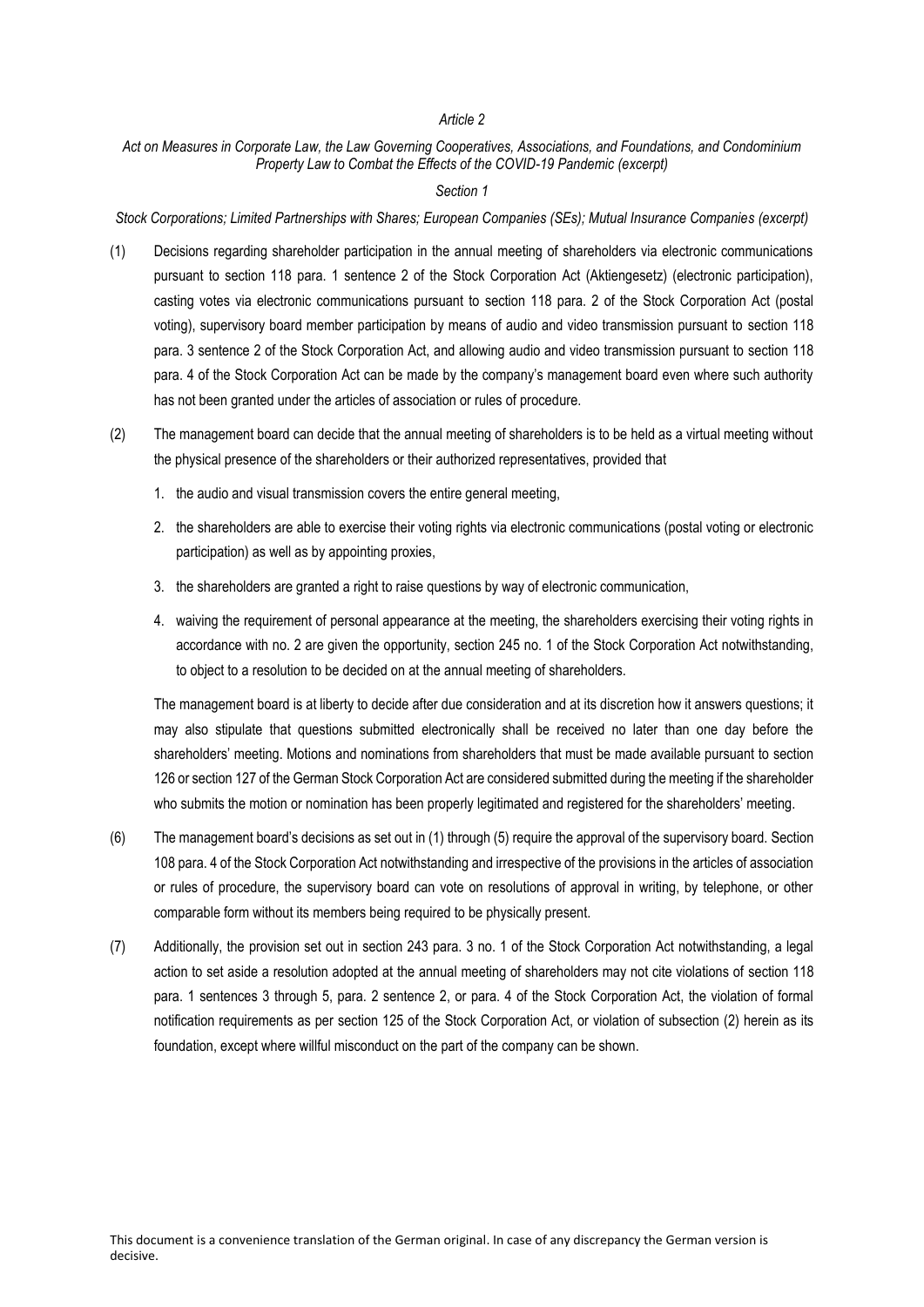## **2. Motions for additions to the agenda in accordance with section 122 para. 2 German Stock Corporation Act (AktG)**

Pursuant to section 122 para. 2 German Stock Corporation Act (AktG), shareholders whose combined shares amount to at least one twentieth of the share capital or a nominal value of EUR 500,000.00 (this corresponds to 500,000 non-par value shares at Telefónica Deutschland Holding AG) may request that additional items are added to the agenda and published. Since the pro rata amount of EUR 500,000.00 at Telefónica Deutschland Holding AG is lower than 5% of the share capital, reaching the pro rata amount of EUR 500,000.00 is sufficient. An explanation or a proposed resolution has to be enclosed with each additional agenda item. Pursuant to section 122 para. 2 German Stock Corporation Act (AktG) in conjunction with section 122 para. 1 sentence 3 German Stock Corporation Act (AktG) the petitioners must prove that they have been owners of the shares at least 90 days before submitting the request and that they will remain the owners of the shares until the management board has made a decision about the motion. When calculating this 90-day period there are certain set-off options to which reference is specifically made pursuant to section 70 German Stock Corporation Act (AktG). Furthermore, the provisions of section 121 para. 7 AktG shall apply mutatis mutandis to the calculation of the time limit, i.e. the day of receipt of the demand shall not be counted and a shift from a Sunday, Saturday or a public holiday to a preceding or following working day shall not be considered. Furthermore, sections 187 to 193 German Civil Code (BGB) are not to be applied accordingly.

Such requests must be made in written form (section 126 of the German Civil Code (BGB)) to the management board and must be received by the Company no later than 30 days prior to the virtual annual general meeting (not counting the day of the annual general meeting and the day of receipt), this is by no later than 24:00 hours (CEST) on 19 April 2021. Please send such requests to the following address:

Telefónica Deutschland Holding AG - Management Board - Georg-Brauchle-Ring 50 80992 Munich **Germany** 

Requests for additions to the agenda that are to be announced will - insofar as they have not already been announced with the convening notice - be announced in the Federal Gazette without delay after their receipt by the Company and forwarded for publication to such media as can be expected to disseminate the information throughout the entire European Union.

They will also be published on the Company's website at www.telefonica.de/agm and communicated to the shareholders.

The relevant sections of the German Stock Corporation Act are as follows: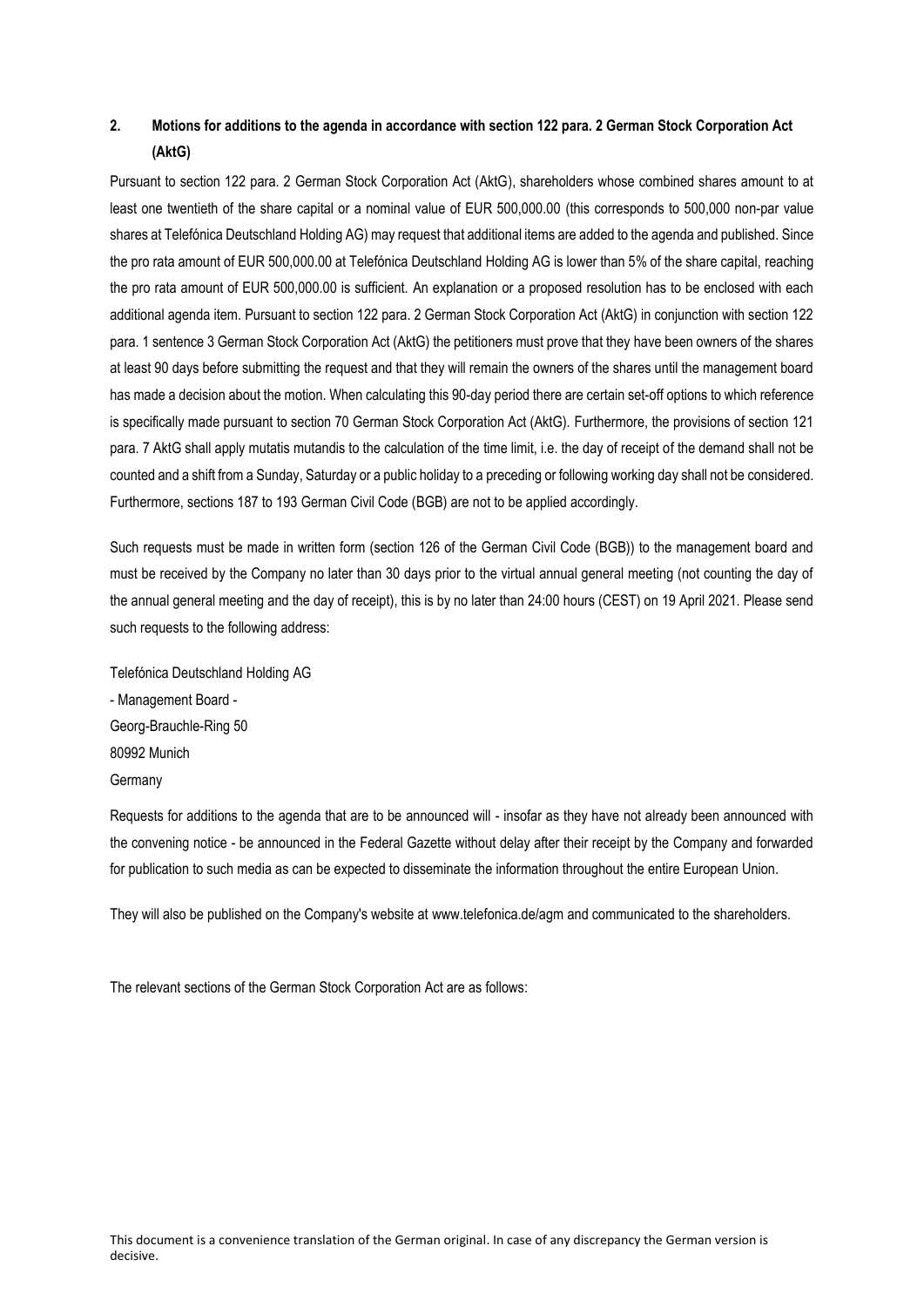#### *Section 122 of the German Stock Corporation Act: Convening a meeting upon the request of a minority*

- (1) A general meeting shall be convened if shareholders whose aggregate holding is not less than one-twentieth of the share capital require such meeting in writing, stating the purpose and grounds; such request shall be addressed to the management board. The articles of association may provide that the right to request a general meeting is to depend on another form and on holding a lower proportion of the share capital. The applicants have to prove that they have been shareholders for at least 90 days prior to the day of the receipt of the demand and that they will continue to hold the shares until the decision of the managing board regarding their request is made. Section 121 para. 7 shall apply correspondingly.
- (2) In the same way shareholders, whose shares amount in aggregate to not less than one-twentieth of the share capital or represent a proportional amount of not less than 500,000 Euro, may request to have items placed on the agenda and published. Every request for a new agenda item must be accompanied by an explanation of the reasons therefor or a proposed resolution. The request in accordance with sentence 1 must be received by the Company at least 24 days, in case of public companies at least 30 days prior to the general meeting; whereby the day of the receipt is not counted.
- (3) If any such request is not complied with, the court may authorize the shareholders who made the request to convene a general meeting or publish such items. At the same time the court may appoint the chairman of the meeting. The notice of the meeting or the publication shall refer to such authorization. An appeal may be made against the decision of the court. The applicants have to prove that they will continue to hold the shares until the decision of the court is made.
- (4) The Company shall bear the costs of the general meeting and, in the case of paragraph (3), also the court costs if the court grants the application.

#### *Section 124 of the German Stock Corporation Act: Publication of requests for supplements; proposals for resolutions (excerpt)*

(1) If the minority has requested pursuant to section 122 para. 2 that items shall be added to the agenda, these items shall be published either upon convening the meeting or immediately following receipt of the request. Section 121 para. 4 shall apply analogously; moreover, section 121 para. 4a shall apply analogously to public companies. Publication and submission shall be made in the same way as applicable for convening the meeting.

*Section 121 of the German Stock Corporation Act: General provisions (excerpt)*

(7) In case of deadlines and dates which are calculated back from the date of the meeting, the day of the meeting itself shall not be included in the calculation. Adjourning the meeting from a Sunday, Saturday or a holiday to a preceding or following working day shall not be an option. Sections 187 to 193 of the German Civil Code (Bürgerliches Gesetzbuch) shall not be applied analogously. In case of unlisted companies, the articles may provide for a different calculation of the deadline.

#### *Section 70 of the German Stock Corporation Act: Computation of the period of shareholding*

If the exercise of rights arising from a share shall require the shareholder to have been the holder of the share for a certain period of time, the right to claim transfer from a bank, a financial services institution or an enterprise active according to section 53 para. 1 sentence 1 or section 53b para. 1 sentence 1 or para. 7 of the Banking Act (KWG) shall be deemed equivalent to ownership. The period during which the share was owned by a predecessor in title shall be attributed to the shareholder, if he acquired the share without consideration from his fiduciary, as universal successor,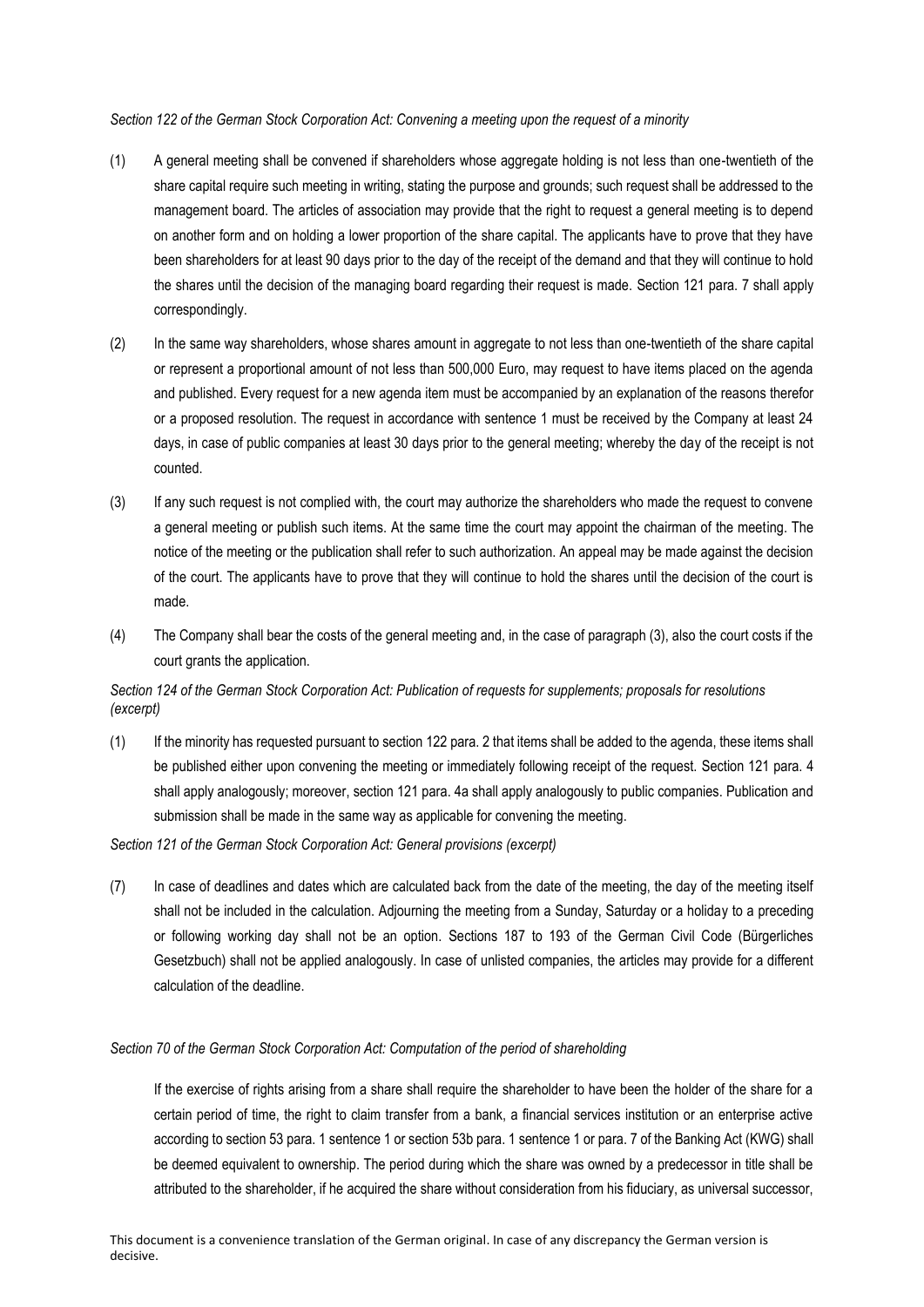upon severance of co-ownership, or as a result of a transfer of assets pursuant to section 13 of the lnsurance Supervision Act (Versicherungsaufsichtsgesetz) or section 14 of the Building Savings Bank Act (Gesetz über Bausparkassen).

### **3. Countermotions and election proposals by shareholders in accordance with sections 126 para. 1, 127 German Stock Corporation Act (AktG) in connection with section 1 para. 2 sentence 3 COVID-19 Act**

Pursuant to section 126 para. 1 German Stock Corporation Act (AktG), any shareholder of the Company may submit a countermotion to a proposal made by the management board and/or the supervisory board relating to a specific item on the agenda. Countermotions must be made available on the website subject to the provisions of section 126 paras. 1 and 2 German Stock Corporation Act (AktG), provided they have been received by the Company at the address provided below no later than 14 days prior to the virtual annual general meeting (not counting the day of the annual general meeting and the day of receipt), this is by no later than 24:00 hours (CEST) on 5 May 2021.

Moreover, any shareholder may submit an election proposal for the election of the auditor or the election of members of the supervisory board subject to the provisions of section 127 German Stock Corporation Act (AktG). Election proposals must be made available on the website subject to the provisions of sections 127 and 126 para. 1 and para. 2 German Stock Corporation Act (AktG), provided they have been received by the Company at the address provided below no later than 14 days prior to the virtual annual general meeting (not counting the day of the annual general meeting and the day of receipt), this is by no later than 24:00 hours (CEST) on 5 May 2021.

Countermotions or election proposals from shareholders must be sent to the following address:

Telefónica Deutschland Holding AG Investor Relations Georg-Brauchle-Ring 50 80992 Munich Germany

or e-mail: hauptversammlung@telefonica.com

No countermotions or election proposals otherwise addressed will be considered.

Motions and election proposals from shareholders that are required to be made available will be made available on the Company's website at www.telefonica.de/agm, including the name of the shareholder and any reasons given, provided that the other requirements for an obligation to publish in accordance with sections 126 and 127 German Stock Corporation Act (AktG) are met. Any comments by the management board on any countermotion and election proposals will also be published at the aforementioned internet address.

A countermotion and its grounds need not be made available if one of the grounds for exclusion pursuant to section 126 para. 2 AktG applies.

An election proposal needs not be made accessible if one of the grounds for exclusion pursuant to section 126 para. 2 AktG applies. In addition to the reasons stated in section 126 AktG, the management board also need not make an election proposal accessible if the proposal for the election of supervisory board members or auditors does not state their names, occupation and place of residence (section 124 para. 3 sentence 4 AktG) or if the proposal for the election of supervisory board members is not accompanied by information on their membership in other statutory supervisory boards (section125 para. 1 sentence 5 AktG).

This document is a convenience translation of the German original. In case of any discrepancy the German version is decisive.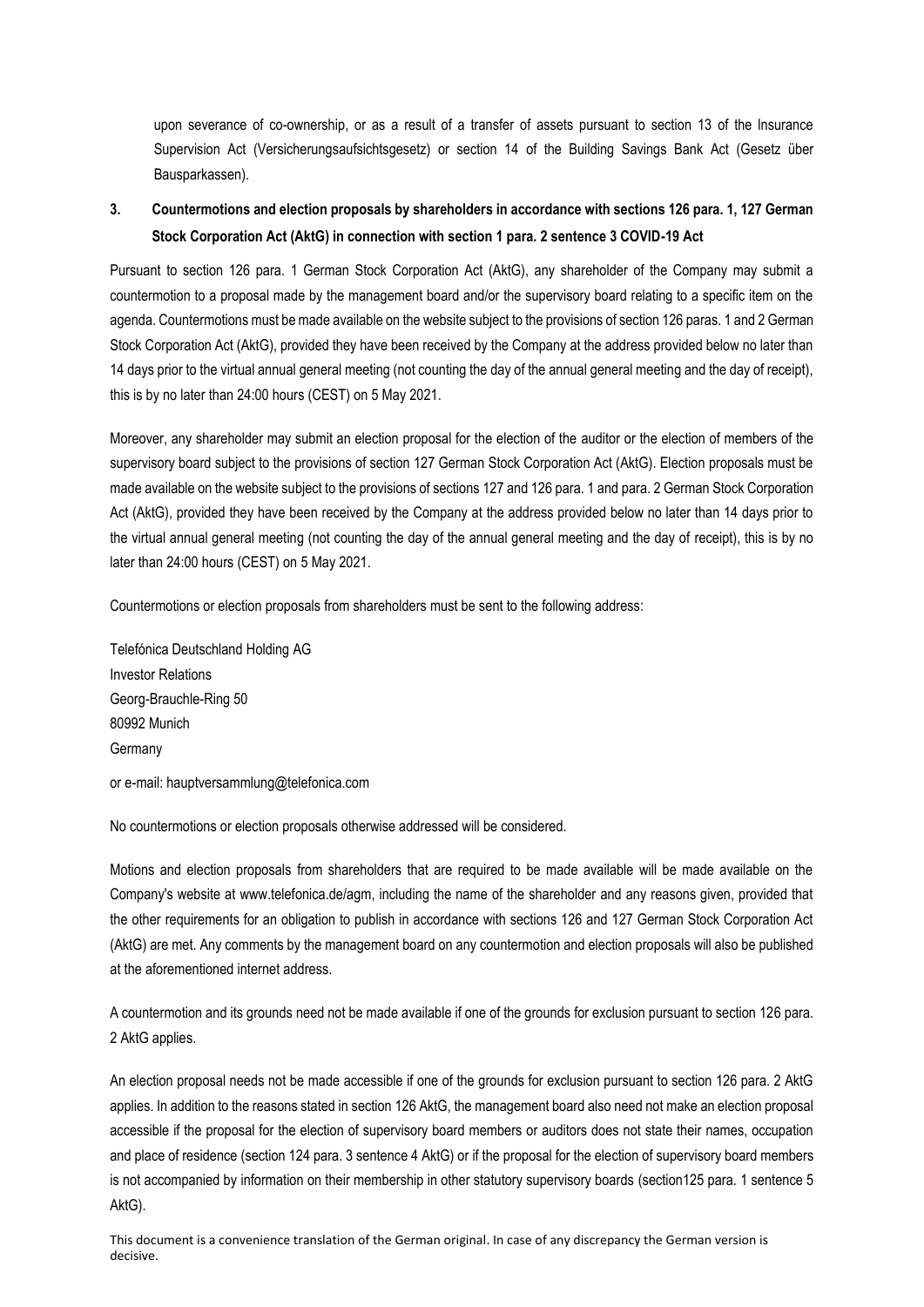Motions or election proposals from shareholders that are required to be made available pursuant to sections 126, 127 German Stock Corporation Act (AktG) in connection with section 1 para. 2 sentence 3 COVID-19 Act shall be deemed to have been made at the annual general meeting if the shareholder making the motion or submitting the election proposal is duly authorized and has registered for the annual general meeting.

The relevant sections of the German Stock Corporation Act upon which those share-holder rights are based and which also set forth under which preconditions countermotions and election proposals do not need to be made available are as follows:

*Section 126 of the German Stock Corporation Act: Propositions by shareholders*

- (1) Information on shareholders propositions, including the respective shareholder's name, as well as the underlying reasons for the proposition and statements, if any, by the Management need only be given to the beneficiaries pursuant to section 125 para. 1 through 3, if the shareholder submits to the company at the address specified his countermotion stating the reasons for it to a proposal of the executive management board and the supervisory board concerning a specific agenda item at the latest 14 days prior to the general meeting. The day of the receipt is not counted. Public companies have to publish the propositions on their webpage. Section 125 para. 3 applies accordingly.
- (2) lnformation on a countermotion and the reasons therefor need not be given, if:
	- 1. the management board would by reason of giving such information become criminally liable;
	- 2. the countermotion would result in a resolution of the general meeting which would be unlawful or in breach of the articles;
	- 3. the grounds contain statements which are manifestly false or misleading in material respects or which are defamatory;
	- 4. a countermotion of such shareholder based on the same facts has already been communicated to a general meeting of the company pursuant to section 125;
	- 5. the same countermotion of such shareholder on essentially identical grounds has already been communicated pursuant to section 125 to at Ieast two general meetings of the company within the past five years and at such general meetings less than one-twentieth of the share capital represented voted in favour of such countermotion;
	- 6. the shareholder indicates that he will neither attend nor be represented at the general meeting; or
	- 7. within the past two years at two general meetings the shareholder failed to move or cause to be moved on his behalf a countermotion communicated by him.

The statement of grounds need not be communicated if it exceeds 5,000 characters.

(3) If several shareholder make countermotions in respect of the same resolution, the management board may combine such countermotions and their statements of grounds.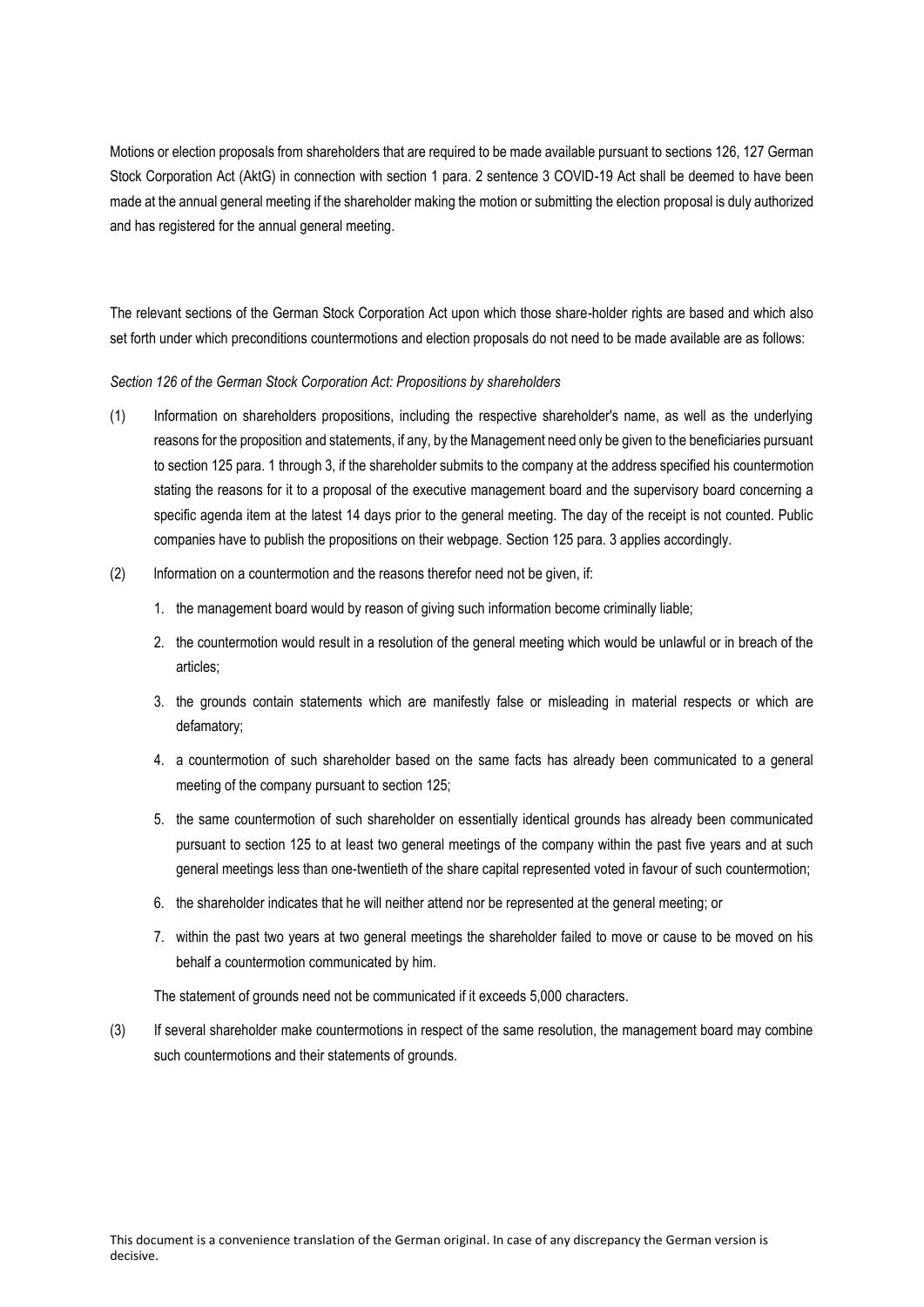#### *Section 127 of the German Stock Corporation Act: Nominations by shareholders*

Section 126 shall apply analogously to nomination by a shareholder for election of supervisory board members or auditors. Such nomination need not be supported by statement of grounds. Nor need the executive management board give notice of such nomination if it fails to contain the particulars required by section 124 para. 3 sentence 4 and section 125 para. 1 sentence 5. The management board is to supplement the nomination by a shareholder of candidates for the supervisory board of companies listed on the stock exchange, to which the German Co-Determination Act (MitbestG), the Act on the Co-Determination by Employees in the Supervisory Boards and Management Boards of Mining Enterprises and Enterprises in the Iron- and Steel-Producing Industry (MontanMitbestG), or the Amending Act on Employee Co-Determination in the Iron- and Steel-Producing Industry (MontanMitbestGErgG) applies, by the following substantive content:

- 1. Indication of the requirements stipulated by section 96 para. 2,
- 2. Whether an objection has been raised against the fulfilment of the ratio by the supervisory board as a whole pursuant to section 96 para. 2, third sentence, and
- 3. The number of seats on the supervisory board that must be filled, at a minimum, by women and men, respectively, in order to fulfil the requirement as to the minimum ratio pursuant to section 96 para. 2, first sentence.

*Section 124 of the German Stock Corporation Act: Publication for requests for supplements; proposals for resolutions (excerpt)*

(3) […] The nomination for the election of supervisory board members or auditors shall state their name, profession and domicile. […]

*Section 125 of the German Stock Corporation Act: Communications to shareholders and Members of the Supervisory Board (excerpt)*

(1) […] In case of listed companies details on the membership in other supervisory boards to be established pursuant to statutory provisions must be added to any nomination for the election of supervisory board members; details on their membership in comparable domestic and foreign controlling bodies of enterprises shall be added.

#### *Section 96 Composition of the supervisory board (excerpt)*

(1) The supervisory board shall be composed as follows:

In case of companies to which the German Co-Determination Act (MitbestG) applies: of members of the supervisory board representing the shareholders and the employees;

In case of companies to which the Act on the Co-Determination by Employees in the Supervisory Boards and Management Boards of Mining Enterprises and Enterprises in the Iron- and Steel-Producing Industry (MontanMitbestG) applies: of members of the supervisory board representing the shareholders and the employees and of further members;

In case of companies to which sections 5 to 13 of the Amending Act on Employee Co-Determination in the Iron- and Steel-Producing Industry (MontanMitbestGErgG) apply: of members of the supervisory board representing the shareholders and the employees and of one further member;